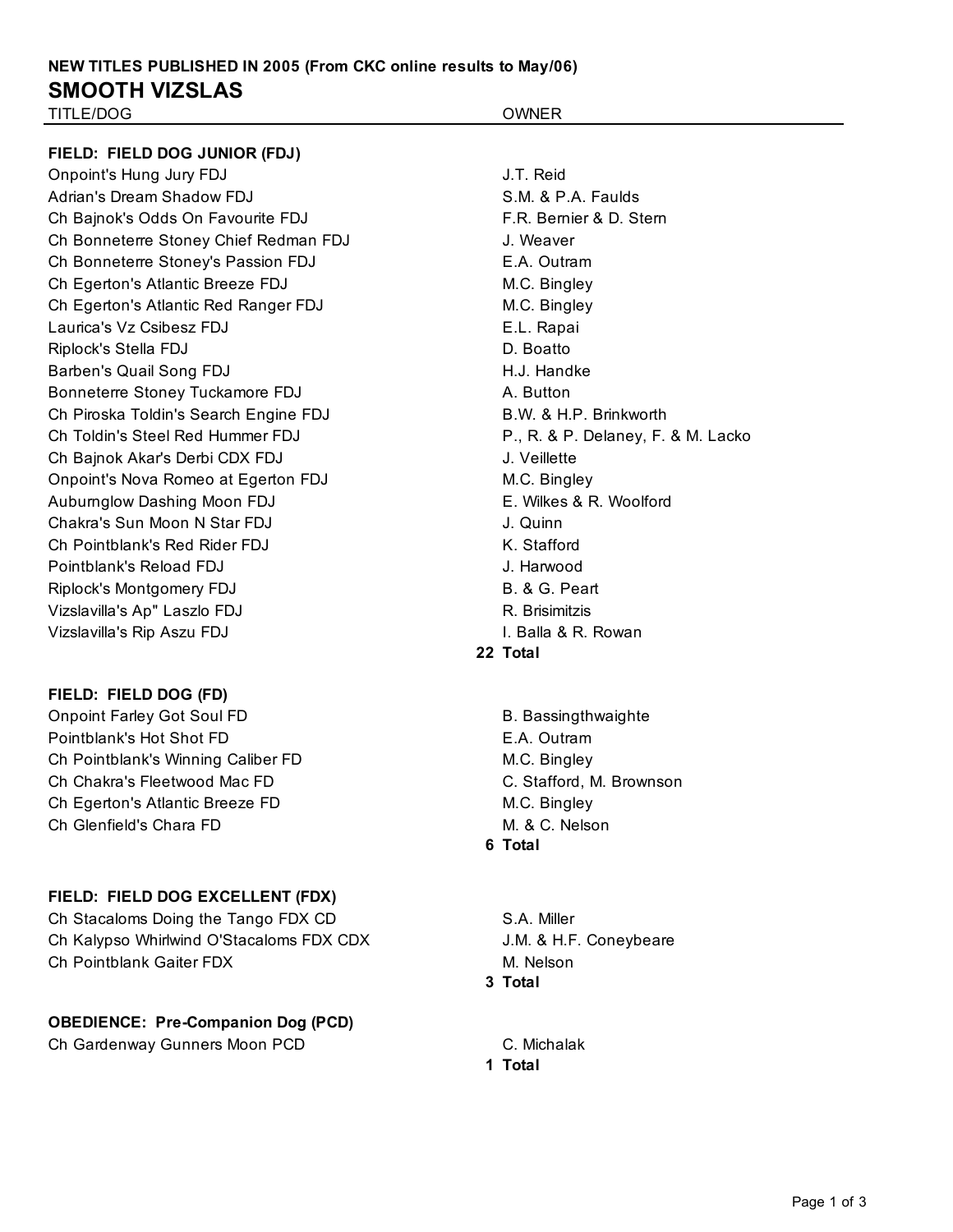| <b>TITLE/DOG</b>                                                       | <b>OWNER</b>                         |
|------------------------------------------------------------------------|--------------------------------------|
|                                                                        |                                      |
| <b>OBEDIENCE: COMPANION DOG (CD)</b>                                   |                                      |
| Ch Stacaloms Doing The Tango CD FDX                                    | S.A. Miller                          |
| Kalypso Spotlight on Stacaloms CD                                      | J.M. & H.F. Coneybeare & S.A. Miller |
| Ch Poquito's Austin Tx de Si Si CD                                     | D.T. Sokolowski                      |
| Ch Prairie Mood Indigo CD                                              | M.L & B.A. Branfiren                 |
| Ch Varazs Kiralyi Vadaszat CD FDJ CGN                                  | G. Krammer, S. Dorosh                |
|                                                                        | 5 Total                              |
| <b>OBEDIENCE: COMPANION DOG EXCELLENT (CDX)</b>                        |                                      |
| Boelte's Bonnibel of Abellamir CDX                                     | E. M. Wernig                         |
| Ch Bajnok Akar's Derbi CDX FDJ                                         | J. Veillette                         |
|                                                                        | 1 Total                              |
|                                                                        |                                      |
| <b>OBEDIENCE: OBEDIENCE TRIAL CHAMPION (OTCH) / UTILITY DOG (UD)</b>   |                                      |
| OTCh Ch Deerrun Cat's Meow                                             | L.M. Watson                          |
|                                                                        | 1 Total                              |
|                                                                        |                                      |
| <b>OBEDIENCE: MASTER OBEDIENCE TRIAL CHAMPION (MOTCH)</b>              |                                      |
| MOTCH Szuni's Shooting Star TD FDX AGI                                 | S.L. Scobie                          |
|                                                                        | 1 Total                              |
|                                                                        |                                      |
| <b>SHOW CHAMPION (CH)</b>                                              | P. Curtis                            |
| Ch Comynara Echoing Windstorm                                          |                                      |
| Ch Blackbullet Varazs Legacy<br>Ch Toldin's Steel Your Heart           | W.L. Daniels, S. Farr                |
|                                                                        | D. & D. Flattery, F. & M. Lacko      |
| Ch Blackbullet's Heart of Varazs                                       | C. & D. Fickling & S. Dorosh         |
| Ch Jaybren's Band of Purple Reign<br>Ch Piroska Sunfire's Grand Finale | J.F. Brennan                         |
|                                                                        | R. Sinotte & E. Neall                |
| Ch Pointblanks Shooting Star FD                                        | E.A. Outram                          |
| Ch Renaissance Heavenly Maid                                           | P. Ekendal & L. Durham               |
| Ch Toldin's Steel Red Hummer                                           | P., R. & P. Delaney, F. & M. Lacko   |
| Ch Blackbullet Varazs Grof Rufus                                       | J. Scharer, L. Murphy, S, Dorosh     |
| Ch Bonneterre Stoney Chief Redman                                      | J. Weaver                            |
| Ch Egerton's Atlantic Breeze                                           | M.C. Bingley                         |
| Ch Glenfield's on My Cue                                               | Mark D. Noonan                       |
| Ch Onpoint's Slick Traveller                                           | H. & S. Wilkins                      |
| Ch Piroska Dancer in Red                                               | H. & M. Bray, B. & H. Brinkworth     |
| Ch Piroska's Bronze Medallion                                          | <b>B.</b> Cooper                     |
| Ch Piontblank's Wild Child FDJ                                         | H. & D. Gold                         |
| Ch Shiloh's Seal of Approval                                           | S.F. Sherlock                        |
| Ch Aubum's Sweet Rosie O'Grady                                         | F. & P. Duggan                       |
| Ch Comynara Herongate Lady                                             | J. & D. Curtis                       |
| Ch Kivalo Celtic Charmer                                               | R. & M. Ford, A. Richard             |
| Ch Mehagian's Grouspt Sf Veracruz                                      | M. Mehagian                          |
| Ch Panderre's Clayton Riley                                            | L. McCormick                         |
| Ch Prioska's Golden Glory                                              | H. & M. Bray                         |
| Ch Pointblank's Red Rider                                              | K. Stafford                          |
| Ch Buttonbucks Fudge of Comynara                                       | S.J. Mulley                          |
| Ch Eve Askim About Mira                                                | H.E. Wilkins                         |
| Ch Piroska Toldin's Driving Force                                      | F. & M. lacko                        |
| Ch Pointblank's Hot Shot FD                                            | E.A. Outram                          |